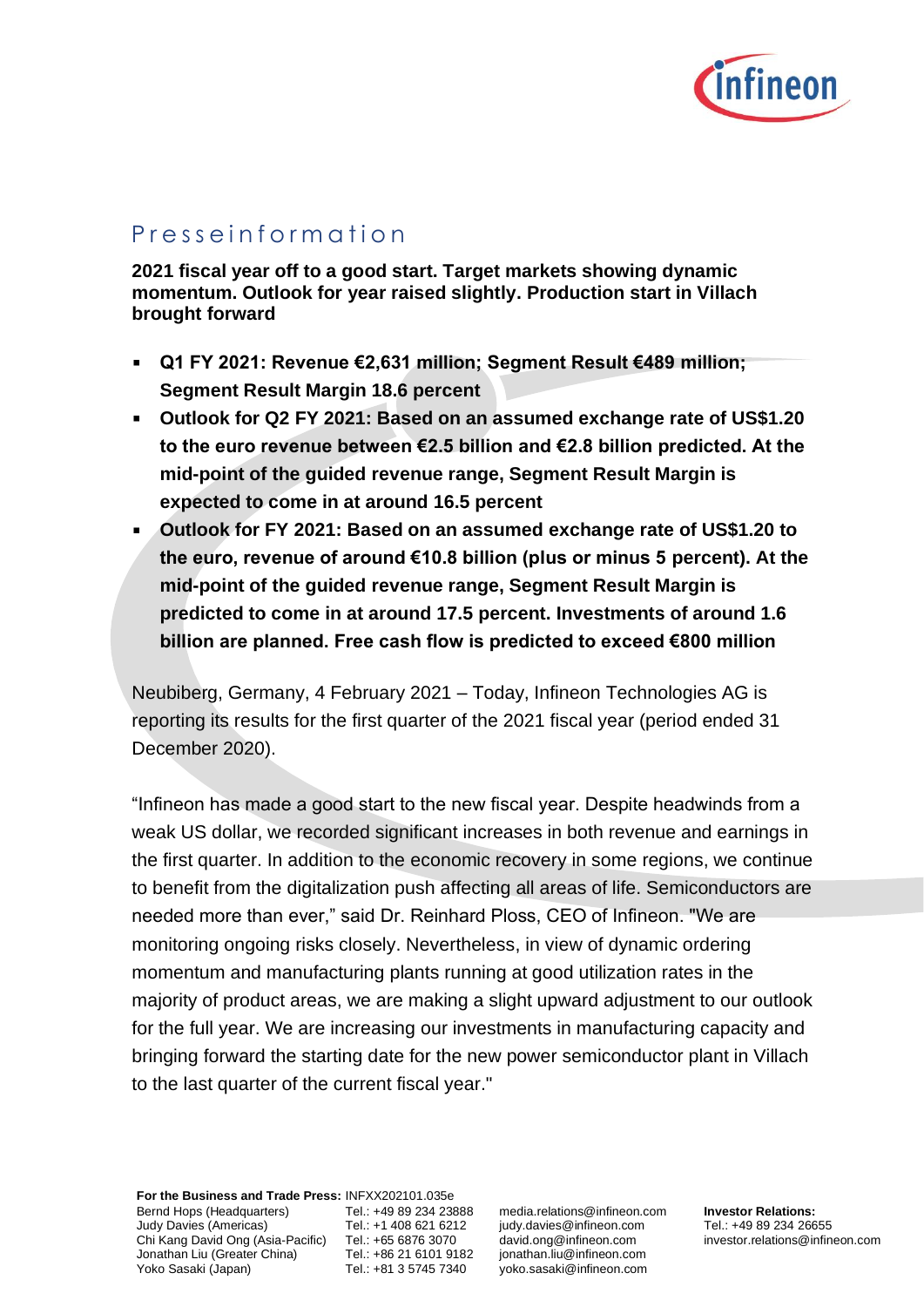| $\epsilon$ in millions (unless otherwise stated)                                                                                                                                        | 3 months  |            | 3 months  | year-on-   | 3 months  |
|-----------------------------------------------------------------------------------------------------------------------------------------------------------------------------------------|-----------|------------|-----------|------------|-----------|
|                                                                                                                                                                                         | ended     | sequential | ended     | year       | ended     |
|                                                                                                                                                                                         | 31 Dec 20 | $+/-$ in % | 30 Sep 20 | $+/-$ in % | 31 Dec 19 |
| Revenue                                                                                                                                                                                 | 2,631     | 6          | 2,490     | 37         | 1,916     |
| <b>Segment Result</b>                                                                                                                                                                   | 489       | 29         | 379       | 65         | 297       |
| Segment Result Margin (in %)                                                                                                                                                            | 18.6%     |            | 15.2%     |            | 15.5%     |
| Income from continuing operations                                                                                                                                                       | 256       | $^{+++}$   | 112       | 22         | 210       |
| Loss from discontinued operations, net of income taxes                                                                                                                                  |           | $^{+++}$   | (3)       |            |           |
| Net income                                                                                                                                                                              | 256       | $^{+++}$   | 109       | 22         | 210       |
| Basic earnings per share (in euro) attributable to<br>shareholders<br>of Infineon Technologies AG: <sup>1</sup>                                                                         |           |            |           |            |           |
| Basic earnings per share (in euro) from continuing<br>operations<br>Basic earnings per share (in euro) from discontinued                                                                | 0.19      | $^{+++}$   | 0.08      | 19         | 0.16      |
| operations<br>Basic earnings per share (in euro)                                                                                                                                        | 0.19      | $^{+++}$   | 0.08      | 19         | 0.16      |
| Diluted earnings per share (in euro) attributable to<br>shareholders<br>of Infineon Technologies AG: <sup>1</sup><br>Diluted earnings per share (in euro) from continuing<br>operations | 0.19      | $^{+++}$   | 0.08      | 19         | 0.16      |
| Diluted earnings per share (in euro) from discontinued<br>operations                                                                                                                    |           |            |           |            |           |
| Diluted earnings per share (in euro)                                                                                                                                                    | 0.19      | $^{+++}$   | 0.08      | 19         | 0.16      |
| Adjusted earnings per share (in euro) - diluted <sup>1,2</sup>                                                                                                                          | 0.28      | 40         | 0.20      | 65         | 0.17      |
| Gross margin (in %)                                                                                                                                                                     | 37.4%     |            | 31.8%     |            | 37.0%     |
| Adjusted gross margin <sup>3</sup> (in %)                                                                                                                                               | 40.3%     |            | 36.6%     |            | 37.9%     |

<sup>1</sup> The calculation for earnings per share and adjusted earnings per share is based on unrounded figures.

<sup>2</sup> The reconciliation of net income to adjusted net income and adjusted earnings per share is presented on page 11.

<sup>3</sup> The reconciliation of cost of goods sold to adjusted cost of goods sold and adjusted gross margin is presented on page 12.

### **Group performance in first quarter of 2021 fiscal year**

Revenue for the three-month period increased from €2,490 million to €2,631 million quarter-on-quarter, with all segments contributing to the 6 percent growth despite the weaker US dollar. Revenue grew particularly strongly in the Automotive (ATV) segment. The Industrial Power Control (IPC) and Power & Sensor Systems (PSS) segments also recorded marked increases, while the Connected Secure Systems (CSS) saw a slight improvement compared to the previous quarter.

Infineon's gross margin rose from 31.8 percent in the previous three-month period to 37.4 percent in the first quarter of the current fiscal year. The adjusted gross margin improved from 36.6 percent to 40.3 percent quarter-on-quarter.

The Segment Result rose considerably from €379 million to €489 million, pushing up the Segment Result Margin for the quarter from 15.2 percent to 18.6 percent. In

Tel.: +49 89 234 23888 Tel.: +1 408 621 6212 Tel.: +86 21 6101 9182 Tel.: +81 3 5745 7340

media.relations@infineon.com judy.davies@infineon.com david.ong@infineon.com jonathan.liu@infineon.com yoko.sasaki@infineon.com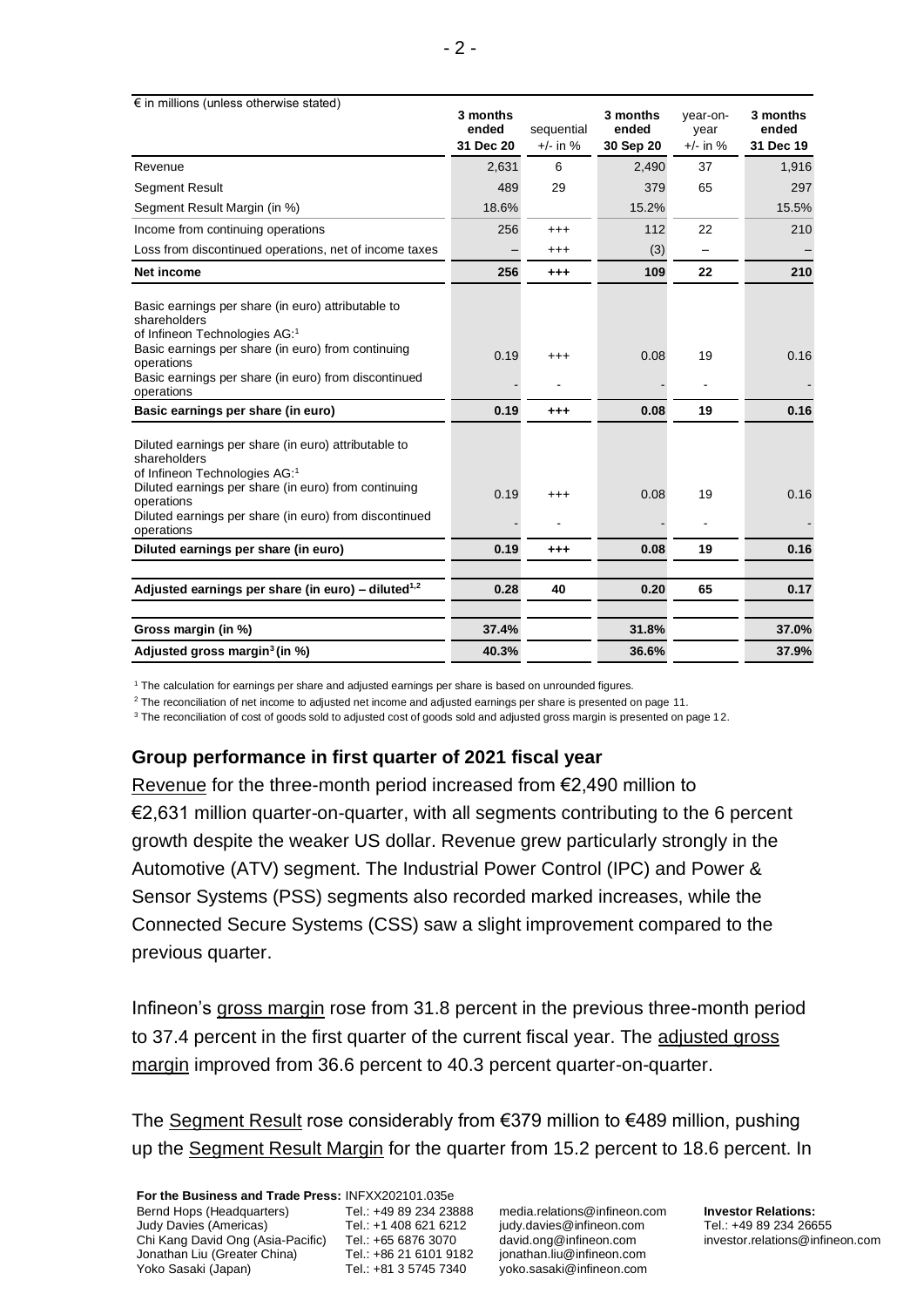addition to a sharp decrease in underutilization costs, non-recurring items – such as research subsidies received and patent-related revenue – also contributed to the improvement.

The non-segment result for the three-month period was a net loss of  $\epsilon$ 157 million, compared to a net loss of €197 million in the final quarter of the previous fiscal year. The negative effects from the acquisition and consolidation of Cypress, which are primarily related to the purchase price allocation, were lower than one quarter earlier, as expected. The non-segment result for the three-month period contained €75 million of cost of goods sold, €60 million of selling, general and administrative expenses and €8 million of research and development expenses. Net other operating expenses amounting to €14 million were also recorded in the first quarter.

Operating income rose from €182 million to €332 million quarter-on-quarter.

The financial result improved from negative €28 million to negative €26 million.

The tax expense for the three-month period amounted to  $€49$  million, compared to €33 million one quarter earlier.

Income from continuing operations for the first quarter of the 2021 fiscal year increased to €256 million, up from the previous quarter's corresponding figure of €112 million. Income from discontinued operations in the first quarter was breakeven, compared to a loss of €3 million in the preceding three-month period. Net income improved from €109 million to €256 million compared to the previous quarter.

Earnings per share from continuing operations improved from €0.08 (basic and diluted) to €0.19 quarter-on-quarter. Adjusted earnings per share<sup>1</sup> (diluted) for the three-month period went up from €0.20 to €0.28.

Investments – which Infineon defines as the sum of purchases of property, plant and equipment, purchases of other intangible assets and capitalized development  $costs - totaled \epsilon$  283 in the first quarter of the current fiscal year, compared with

 $1$  Adjusted net income and adjusted earnings per share (diluted) should not be seen as a replacement or superior performance indicator, but rather as additional information to the net income and earnings per share (diluted) determined in accordance with IFRS. The detailed calculation of adjusted earnings per share is presented on page 11.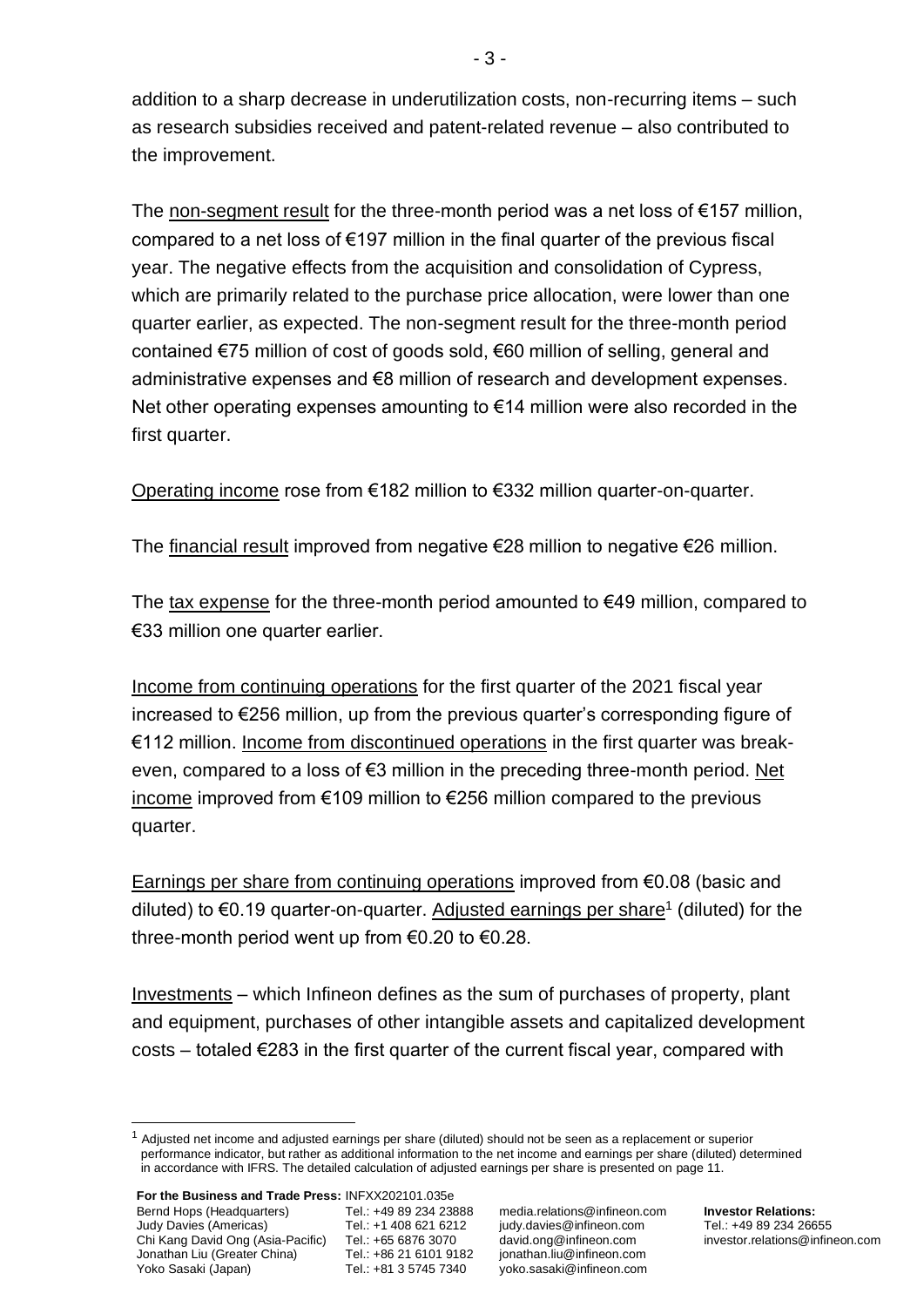€332 million in the preceding three-month period. Depreciation and amortization decreased from €379 million to €368 million quarter-on-quarter.

Free cash flow<sup>2</sup> generated totaled €313 million, down from €387 million one quarter earlier. Net cash provided by operating activities from continuing operations amounted to €588 million, compared to €747 million in the final quarter of the preceding fiscal year.

At the end of the first quarter of the 2021 fiscal year, the gross cash position stood at €3,334 million, compared to €3,227 million at 30 September 2020, while the net debt improved by €437 million from €3,806 million to €3,369 million. Financial debt was reduced from €7,033 to €6,703 million during the three-month period. In addition to the repayment of financial debt of €174 million, the decline in the value of the US dollar against the euro – and hence the lower amount of US dollardenominated debt – had a positive effect.

# **Outlook for the second quarter of the 2021 fiscal year**

Based on an assumed exchange rate of US\$1.20 to the euro, Infineon expects to generate revenue of between €2.5 billion and €2.8 billion in the second quarter of the 2021 fiscal year. Revenue generated by the ATV and PSS segments is predicted to grow by a low-single digit percentage compared to the previous quarter. Revenue in IPC is expected to remain at a similar level to the previous quarter while revenue of the CSS segment should see a low-single digit percentage decline quarter-on-quarter. At the mid-point of the guided revenue range, the Segment Result Margin is expected to come in at about 16.5 percent.

# **Outlook for the 2021 fiscal year**

Based on an assumed exchange rate of US\$1.20 to the euro, Infineon expects to generate revenue of around €10.8 billion (plus or minus 5 percent) in the 2021 fiscal year. Particularly for the ATV and PSS segments, revenue is expected to grow during the second half of the fiscal year, driven by continued market momentum. At the mid-point of the guided revenue range the Segment Result Margin is expected to come in at about 17.5 percent.

Investments in property, plant and equipment and other intangible assets, including capitalized development costs, are planned to be around €1.6 billion for the 2021 fiscal year. Depreciation and amortization are expected to amount to

media.relations@infineon.com judy.davies@infineon.com david.ong@infineon.com jonathan.liu@infineon.com yoko.sasaki@infineon.com

 $2$  For definitions and the calculation of free cash flow and of the gross and net cash position, please see page 14.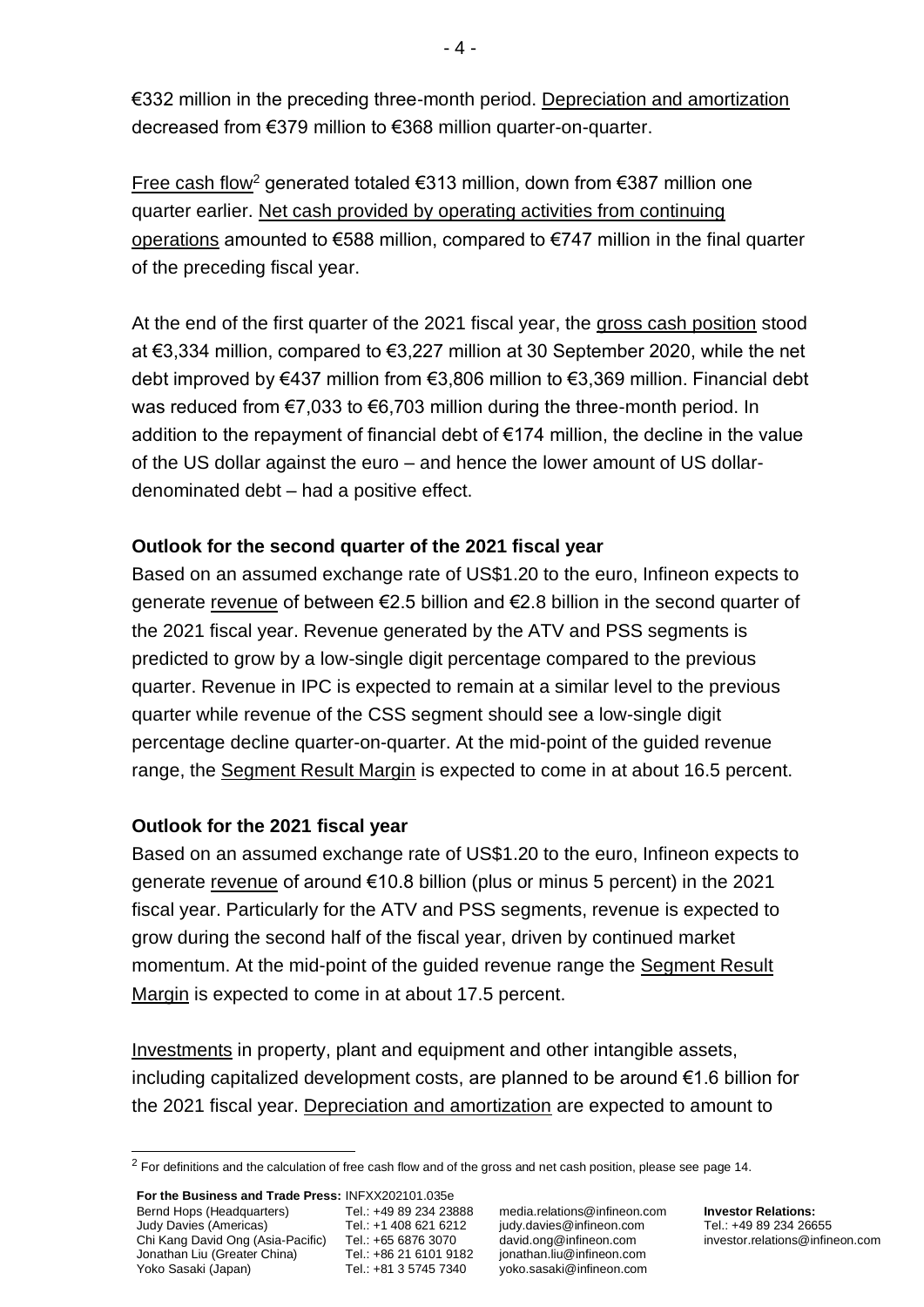between €1.5 billion and €1.6 billion, of which approximately €500 million is attributable to depreciation and amortization from purchase price allocations arising mainly in connection with the acquisition of Cypress and to a lesser extent with the acquisition of International Rectifier. Free cash flow is predicted to exceed €800 million.

Besides geopolitical and macroeconomic factors, the economic disruption caused by the coronavirus pandemic makes accurate prediction difficult. Key factors influencing the expected development of revenue and earnings during the pandemic will be the progression of global infection rates over time, possible restrictions on economic activities, effects on production and supply chains and the level and effectiveness of governmental stimulus programs.

| $\epsilon$ in millions (unless otherwise stated) | in $%$<br>of total<br>revenue | 3 months<br>ended<br>31 Dec 20 | sequential<br>$+/-$ in % | 3 months<br>ended<br>30 Sep 20 | vear-on-<br>year<br>$+/-$ in % | 3 months<br>ended<br>31 Dec 19 |
|--------------------------------------------------|-------------------------------|--------------------------------|--------------------------|--------------------------------|--------------------------------|--------------------------------|
| Infineon                                         |                               |                                |                          |                                |                                |                                |
| Revenue                                          | 100                           | 2,631                          | 6                        | 2,490                          | 37                             | 1,916                          |
| <b>Segment Result</b>                            |                               | 489                            | 29                       | 379                            | 65                             | 297                            |
| Segment Result Margin (in %)                     |                               | 18.6%                          |                          | 15.2%                          |                                | 15.5%                          |
| Automotive (ATV) <sup>1</sup>                    |                               |                                |                          |                                |                                |                                |
| <b>Segment Revenues</b>                          | 44                            | 1,150                          | 10                       | 1,045                          | 40                             | 824                            |
| <b>Segment Result</b>                            |                               | 185                            | $^{+++}$                 | 59                             | $^{+++}$                       | 65                             |
| Segment Result Margin (in %)                     |                               | 16.1%                          |                          | 5.6%                           |                                | 7.9%                           |
| <b>Industrial Power Control (IPC)</b>            |                               |                                |                          |                                |                                |                                |
| <b>Segment Revenues</b>                          | 14                            | 362                            | 4                        | 349                            | 8                              | 334                            |
| Segment Result                                   |                               | 61                             | (12)                     | 69                             | (2)                            | 62                             |
| Segment Result Margin (in %)                     |                               | 16.9%                          |                          | 19.8%                          |                                | 18.6%                          |
| <b>Power &amp; Sensor Systems (PSS)</b>          |                               |                                |                          |                                |                                |                                |
| <b>Segment Revenues</b>                          | 29                            | 779                            | 3                        | 759                            | 31                             | 593                            |
| <b>Segment Result</b>                            |                               | 197                            | (6)                      | 209                            | 35                             | 146                            |
| Segment Result Margin (in %)                     |                               | 25.3%                          |                          | 27.5%                          |                                | 24.6%                          |
| Connected Secure Systems (CSS) <sup>1</sup>      |                               |                                |                          |                                |                                |                                |
| <b>Segment Revenues</b>                          | 13                            | 335                            | 1                        | 333                            | $^{+++}$                       | 163                            |
| <b>Segment Result</b>                            |                               | 45                             | $\overline{7}$           | 42                             | 88                             | 24                             |
| Segment Result Margin (in %)                     |                               | 13.4%                          |                          | 12.6%                          |                                | 14.7%                          |
| <b>Other Operating Segments (OOS)</b>            |                               |                                |                          |                                |                                |                                |
| Segment Revenue                                  | $\mathbf 0$                   | 5                              | 25                       | 4                              | $^{+++}$                       | 2                              |
| <b>Segment Result</b>                            |                               | 1                              |                          | 1                              | $^{+++}$                       |                                |
| <b>Corporate and Eliminations (C&amp;E)</b>      |                               |                                |                          |                                |                                |                                |
| <b>Segment Revenue</b>                           | $\Omega$                      |                                |                          |                                |                                |                                |
| <b>Segment Result</b>                            |                               |                                | $^{+++}$                 | $-1$                           |                                |                                |

# **Segment earnings for the first quarter of 2021 fiscal year**

1 The business with the XMC family of industrial microcontrollers was transferred from the Automotive segment to the Connected Secure Systems segment with effect from 1 October 2020. The previous year's figures have been adjusted accordingly.

Revenue generated by the ATV segment during the three-month period rose from €1,045 million to €1,150 million quarter-on-quarter, with all lines of business contributing to the 10 percent growth. Demand for components for electric vehicles was particularly brisk. Due to a significant reduction of underutilization costs and

**For the Business and Trade Press:** INFXX202101.035e Bernd Hops (Headquarters) Judy Davies (Americas) Chi Kang David Ong (Asia-Pacific) Tel.: +65 6876 3070 Jonathan Liu (Greater China) Yoko Sasaki (Japan)

Tel.: +49 89 234 23888 Tel.: +1 408 621 6212 Tel.: +86 21 6101 9182 Tel.: +81 3 5745 7340

media.relations@infineon.com judy.davies@infineon.com david.ong@infineon.com jonathan.liu@infineon.com yoko.sasaki@infineon.com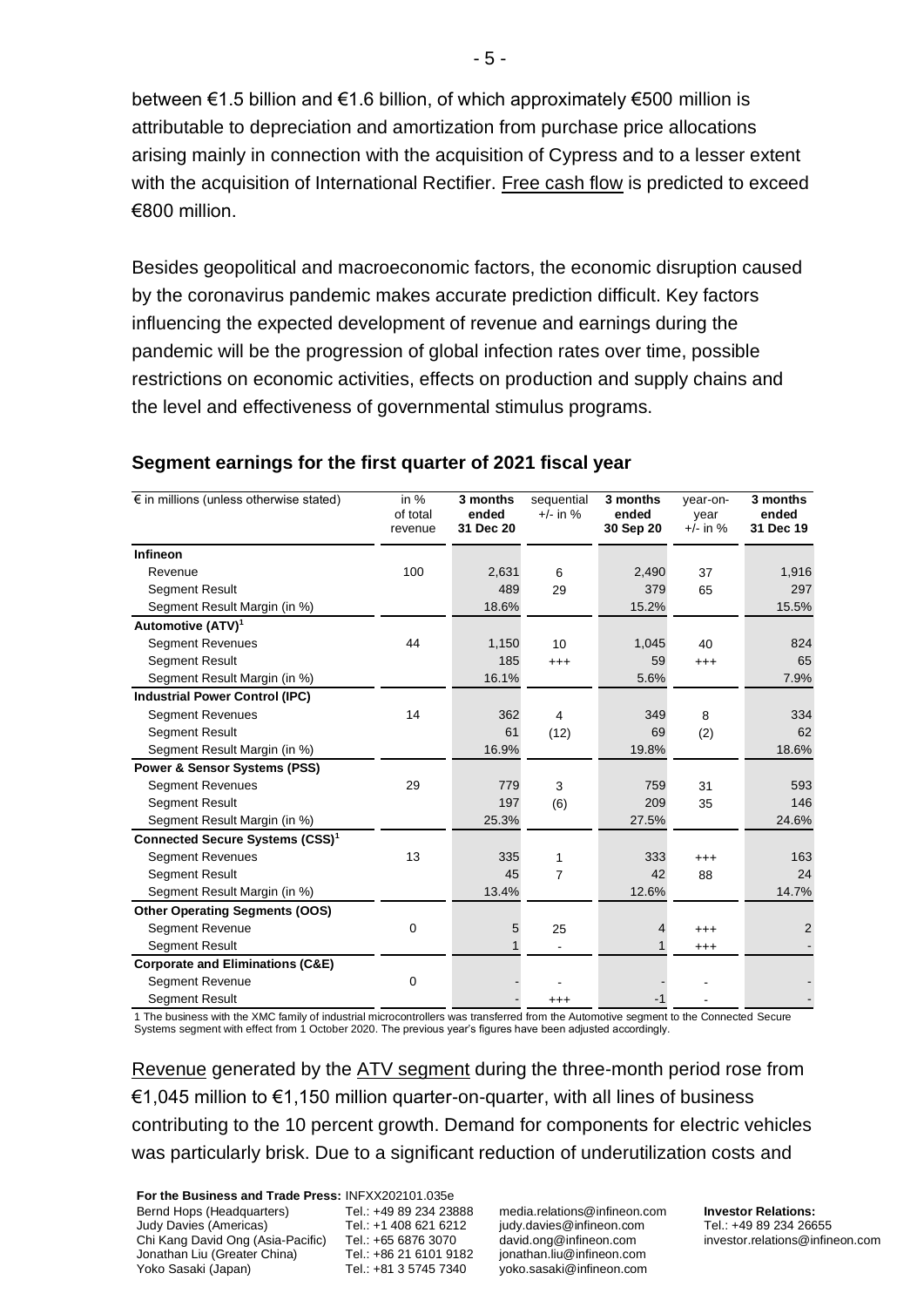positive non-recurring effects the Segment Result improved from €59 million in the previous quarter to €185 million for the first three months of the 2021 fiscal year. The Segment Result Margin jumped from 5.6 percent to 16.1 percent.

IPC segment revenue rose from €349 million to €362 million, up 4 percent quarteron-quarter on the back of greater demand for renewables and home appliances. Revenue remained at a similar level for industrial drives and decreased in transportation and power infrastructure. The Segment Result amounted to €61 million, down from the previous quarter's €69 million, while the Segment Result Margin reached 16.9 percent after 19.8 percent in the previous quarter.

PSS segment revenue grew by 3 percent to €779 million in the first quarter, up from €759 million in the preceding three-month period. Revenue from sensors increased significantly, while demand for power semiconductors for server, PCs and laptops remained stable on a high level. The Segment Result for the first quarter of the current fiscal year amounted to €197 million, compared to €209 million in the final quarter of the previous fiscal year. The Segment Result Margin came in at 25.3 percent, down from 27.5 percent one quarter earlier.

CSS segment revenue went up by 1 percent from €333 million to €335 million quarter-on-quarter. Revenue increased in payment cards, microcontrollers and Wi-Fi, whereas demand for government identification and ticketing products declined induced by the crisis. The Segment Result improved from €42 million to €45 million quarter-on-quarter. The Segment Result Margin rose from 12.6 percent to 13.4 percent during the same period.

# **Analyst telephone conference and telephone press conference**

The Management Board of Infineon will host a telephone conference call including a webcast for analysts and investors (in English only) on 4 February 2021 at 9:30 am (CET), 3:30 am (EST). During the call, the Infineon Management Board will present the Company's results for the first quarter of the 2021 fiscal year as well as the outlook for the second quarter and the 2021 fiscal year. In addition, the Management Board will host a telephone press conference with the media at 11:00 am (CET), 5:00 am (EST). It can be followed over the Internet in both English and German. Both conferences will also be available live and for download on Infineon's website at [www.infineon.com/investor.](http://www.infineon.com/investor)

**For the Business and Trade Press:** INFXX202101.035e Bernd Hops (Headquarters) Judy Davies (Americas) Chi Kang David Ong (Asia-Pacific) Tel.: +65 6876 3070 Jonathan Liu (Greater China) Yoko Sasaki (Japan) Tel.: +49 89 234 23888 Tel.: +1 408 621 6212 Tel.: +86 21 6101 9182 Tel.: +81 3 5745 7340

media.relations@infineon.com judy.davies@infineon.com david.ong@infineon.com jonathan.liu@infineon.com yoko.sasaki@infineon.com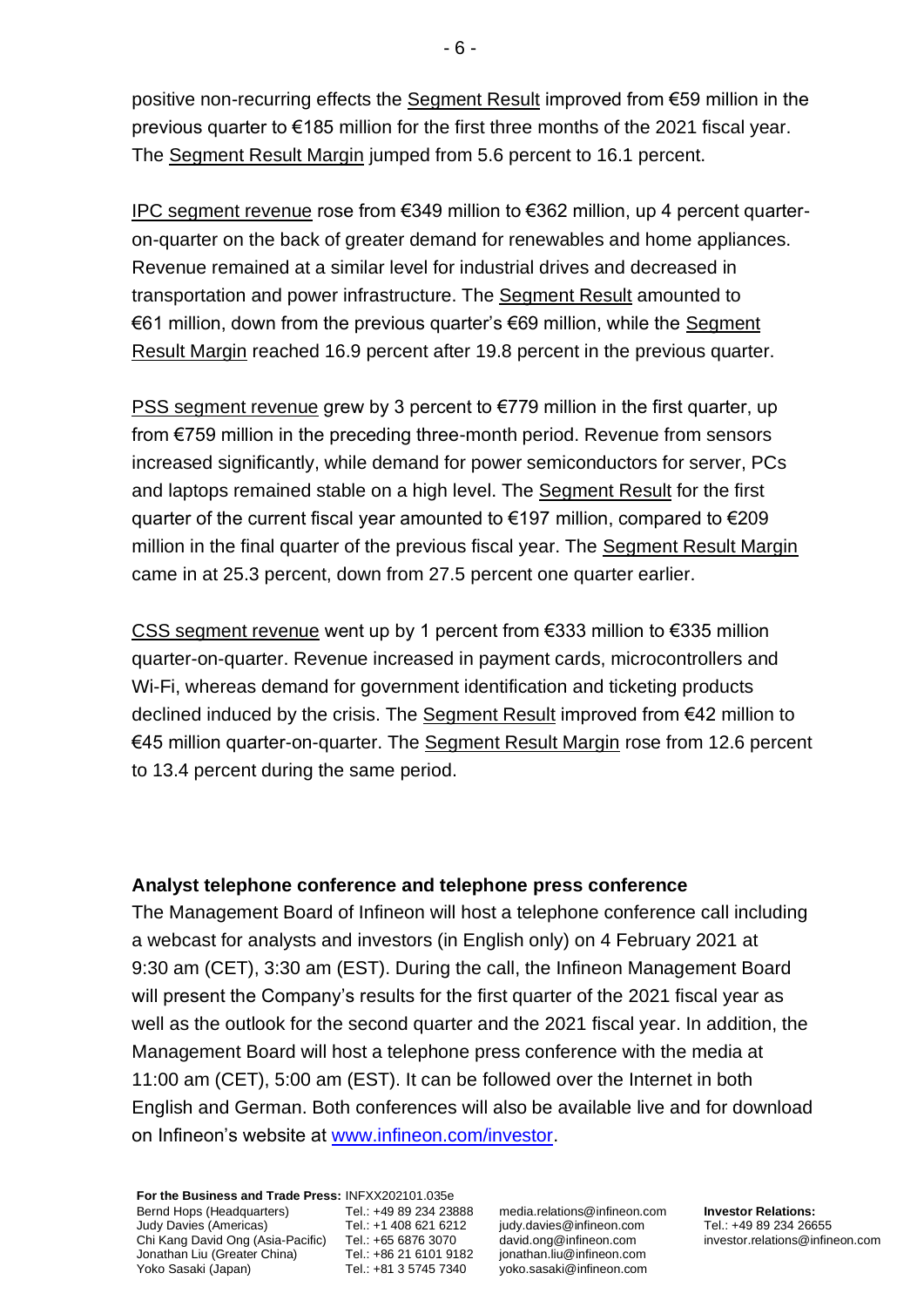The **Q1 Investor Presentation** is available (in English only) at: [https://www.infineon.com/cms/en/about-infineon/investor/reports-and](https://www.infineon.com/cms/en/about-infineon/investor/reports-and-presentations/)[presentations/](https://www.infineon.com/cms/en/about-infineon/investor/reports-and-presentations/)

# **Infineon Financial Calendar** (\* preliminary)

|                       | $\geq 10 - 11$ Feb 2021 | Goldman Sachs Technology & Internet Conference,<br>San Francisco (virtual) |
|-----------------------|-------------------------|----------------------------------------------------------------------------|
| ➤                     | 25 Feb 2021             | Annual General Meeting, Neubiberg (virtual)                                |
|                       |                         |                                                                            |
| $\blacktriangleright$ | 1 Mar 2021              | dbAccess ESG Engagement Day (virtual)                                      |
|                       | $> 3$ Mar 2021          | CSS Call along with embedded World trade show,<br>Nuremberg (virtual)      |
|                       | $\geq 9 - 10$ Mar 2021  | UBS Technology One-on-One Virtual Conference,<br>London (virtual)          |
| ≻                     | 11 Mar 2021             | ODDO BHF 5 <sup>th</sup> Digital TMT Forum (virtual)                       |
|                       | $> 24$ Mar 2021         | JPMorgan Fireside Chat (virtual)                                           |
|                       | → 4 May 2021*           | Earnings Release for the Second Quarter of the 2021                        |
|                       |                         | <b>Fiscal Year</b>                                                         |
|                       | $\geqslant 6$ May 2021  | IPC Call along with PCIM trade show, Nuremberg                             |
|                       |                         | (virtual)                                                                  |
|                       | $\geq 8 - 9$ Jun 2021   | 23 <sup>rd</sup> Exane BNP Paribas European CEO Conference,                |
|                       |                         | Paris (virtual)                                                            |
|                       | $> 10$ Jun 2021         | Bank of America Global Technology Conference, San                          |
|                       |                         | Francisco (virtual)                                                        |
| $\blacktriangleright$ | 17 Jun 2021             | <b>GS European Digital Economy Conference (virtual)</b>                    |
| ➤                     | 1 Jul 2021              | PSS Call along with MWC trade show, Barcelona                              |
|                       |                         | (virtual)                                                                  |
| ➤                     | 3 Aug 2021*             | Earnings Release for the Third Quarter of the 2021                         |
|                       |                         | <b>Fiscal Year</b>                                                         |

# **About Infineon**

Infineon Technologies AG is a world leader in semiconductor solutions that make life easier, safer and greener. Microelectronics from Infineon are the key to a better future. In the 2020 fiscal year (ending 30 September), Infineon reported revenue of more than €8.5 billion with a workforce of some 46,700 people worldwide. Following the acquisition of the US company Cypress Semiconductor Corporation in April 2020, Infineon is now a global top 10 semiconductor company.

**For the Business and Trade Press:** INFXX202101.035e Bernd Hops (Headquarters) Judy Davies (Americas) Chi Kang David Ong (Asia-Pacific) Tel.: +65 6876 3070 Jonathan Liu (Greater China) Yoko Sasaki (Japan)

Tel.: +49 89 234 23888 Tel.: +1 408 621 6212 Tel.: +86 21 6101 9182 Tel.: +81 3 5745 7340

media.relations@infineon.com judy.davies@infineon.com david.ong@infineon.com jonathan.liu@infineon.com yoko.sasaki@infineon.com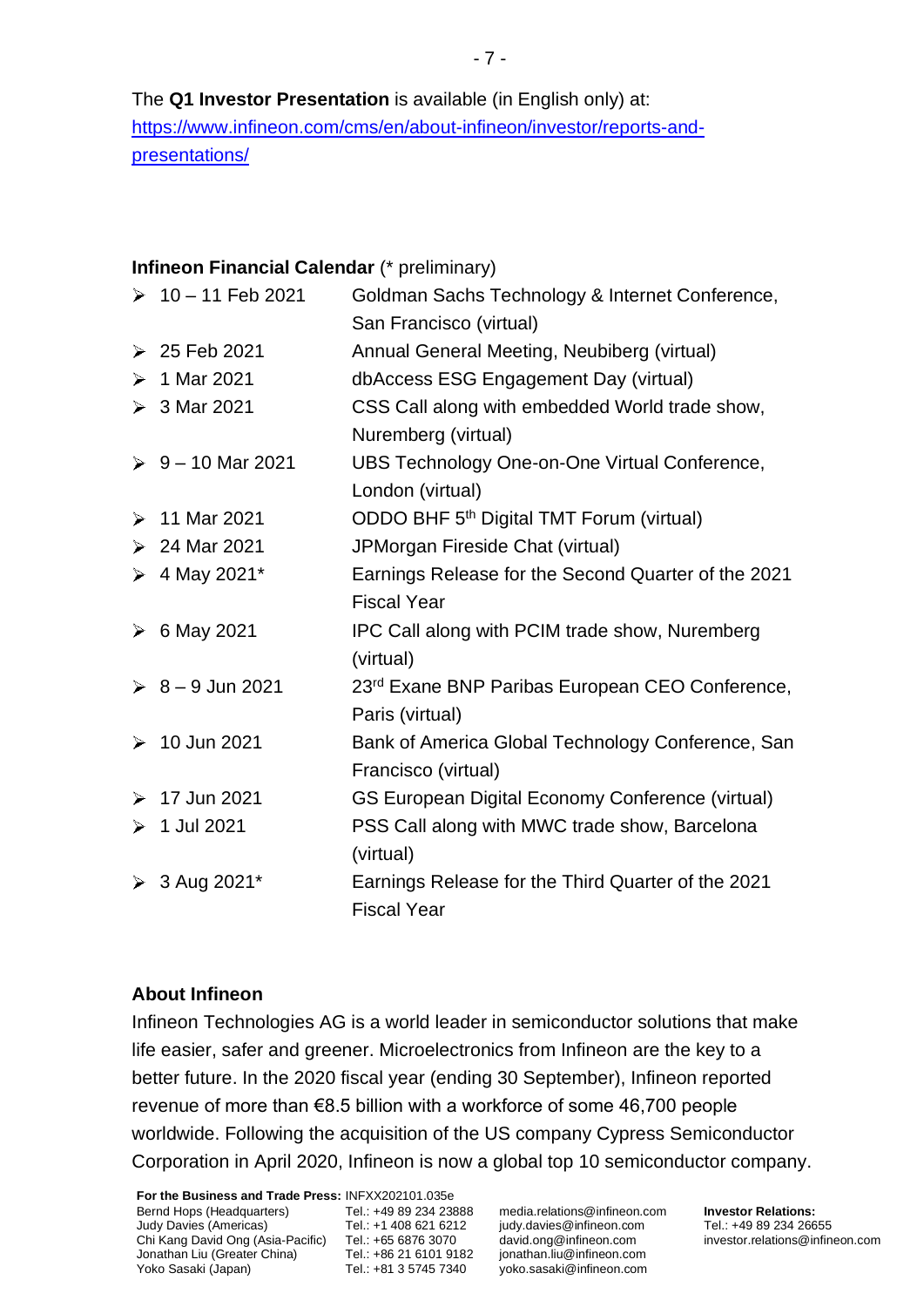Infineon is listed on the Frankfurt Stock Exchange (ticker symbol: IFX) and in the USA on the over-the-counter market OTCQX International Premier (ticker symbol: IFNNY). Further information is available at [www.infineon.com](http://www.infineon.com/) This press release is available online at [www.infineon.com/press](http://www.infineon.com/press)

Follow us: [Twitter](https://twitter.com/Infineon) - [Facebook](https://www.facebook.com/Infineon) - [LinkedIn](https://www.linkedin.com/company-beta/2148/)

**For the Business and Trade Press:** INFXX202101.035e Bernd Hops (Headquarters) Judy Davies (Americas) Chi Kang David Ong (Asia-Pacific) Jonathan Liu (Greater China) Yoko Sasaki (Japan)

Tel.: +49 89 234 23888 Tel.: +1 408 621 6212 Tel.: +65 6876 3070 Tel.: +86 21 6101 9182 Tel.: +81 3 5745 7340

media.relations@infineon.com judy.davies@infineon.com david.ong@infineon.com jonathan.liu@infineon.com yoko.sasaki@infineon.com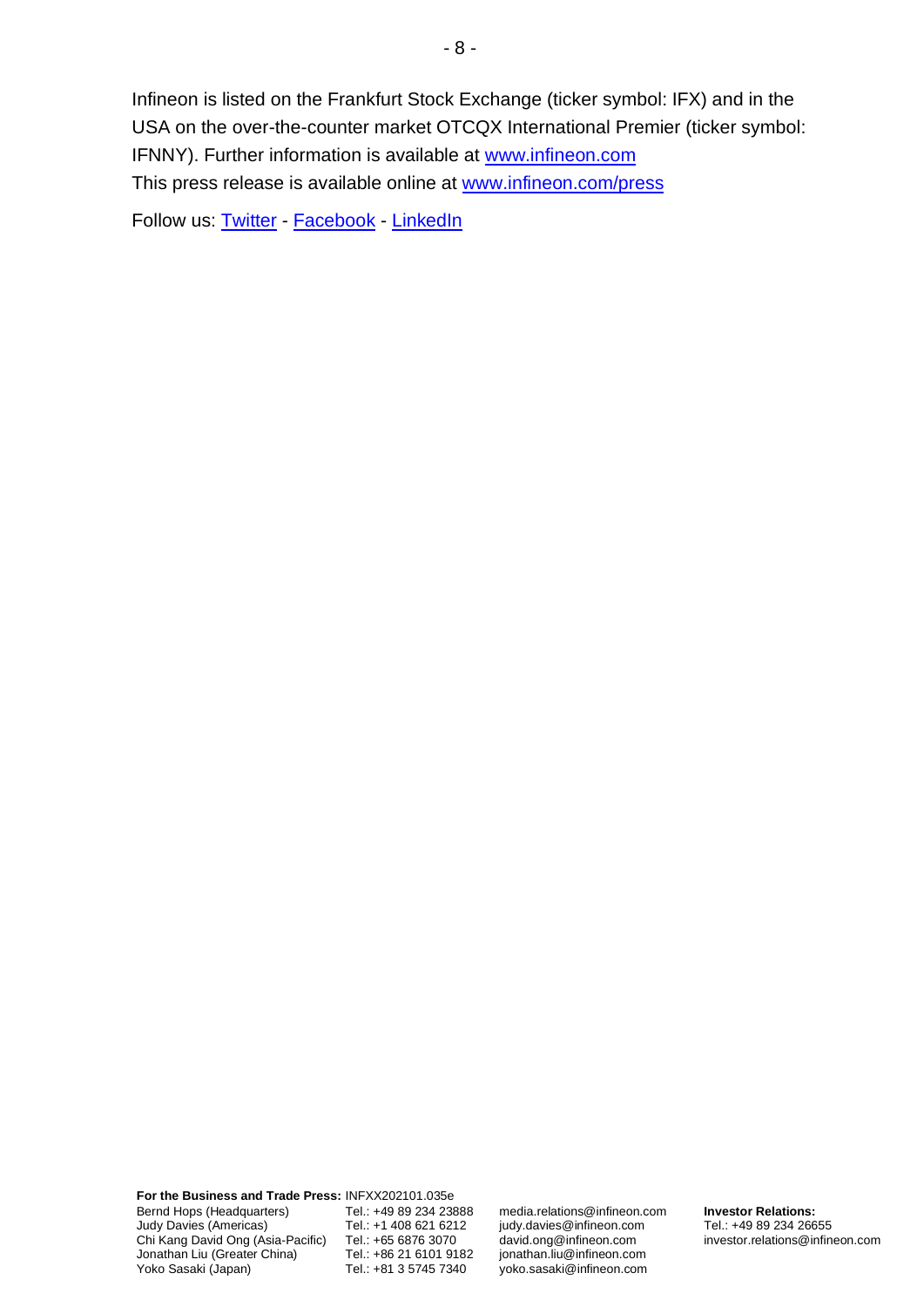### **FINANCIAL INFORMATION**

### According to IFRS – Unaudited

Cypress Semiconductor Corporation has been fully consolidated since 16 April 2020. For this reason, comparability with prior-year periods is restricted.

### **Consolidated Statement of Profit or Loss**

| $\epsilon$ in millions                                                                            | 3 months ended |           |           |
|---------------------------------------------------------------------------------------------------|----------------|-----------|-----------|
|                                                                                                   | 31 Dec 20      | 30 Sep 20 | 31 Dec 19 |
| Revenue                                                                                           | 2,631          | 2,490     | 1,916     |
| Cost of goods sold                                                                                | (1,646)        | (1,697)   | (1,207)   |
| <b>Gross profit</b>                                                                               | 985            | 793       | 709       |
| Research and development expenses                                                                 | (333)          | (308)     | (243)     |
| Selling, general and administrative expenses                                                      | (311)          | (308)     | (204)     |
| Other operating income                                                                            | 13             | 24        | 32        |
| Other operating expenses                                                                          | (22)           | (19)      | (28)      |
| <b>Operating income</b>                                                                           | 332            | 182       | 266       |
| Financial income                                                                                  | 18             | 17        | 5         |
| <b>Financial expenses</b>                                                                         | (44)           | (45)      | (18)      |
| Loss from investments accounted for using the equity method                                       | (1)            | (9)       |           |
| Income from continuing operations before income taxes                                             | 305            | 145       | 253       |
| Income tax                                                                                        | (49)           | (33)      | (43)      |
| Income from continuing operations                                                                 | 256            | 112       | 210       |
| Loss from discontinued operations, net of income taxes                                            |                | (3)       |           |
| Net income                                                                                        | 256            | 109       | 210       |
| Attributable to:                                                                                  |                |           |           |
| Shareholders and hybrid capital investors of Infineon Technologies AG                             | 256            | 109       | 210       |
| Basic earnings per share (in euro) attributable to shareholders of<br>Infineon Technologies AG:1  |                |           |           |
| Weighted average shares outstanding (in million) – basic                                          | 1,301          | 1,301     | 1,245     |
| Basic earnings per share (in euro) from continuing operations                                     | 0.19           | 0.08      | 0.16      |
| Basic earnings per share (in euro) from discontinued operations                                   |                |           |           |
| Basic earnings per share (in euro)                                                                | 0.19           | 0.08      | 0.16      |
| Diluted earnings per share (in euro) attributable to shareholders of<br>Infineon Technologies AG: |                |           |           |
| Weighted average shares outstanding (in million) – diluted                                        | 1,303          | 1,302     | 1,246     |
| Diluted earnings per share (in euro) from continuing operations                                   | 0.19           | 0.08      | 0.16      |
| Diluted earning per share (in euro) from discontinued operations                                  |                |           |           |
| Diluted earnings per share (in euro)                                                              | 0.19           | 0.08      | 0.16      |

1 The calculation of earnings per share is based on unrounded figures. For the consideration of the compensation entitlement of hybrid capital investors when determining earnings per share, see "Reconciliation to adjusted earnings and adjusted earnings per share" on page

11.

**For the Business and Trade Press:** INFXX202101.035e

Bernd Hops (Headquarters) Judy Davies (Americas) Chi Kang David Ong (Asia-Pacific) Jonathan Liu (Greater China) Yoko Sasaki (Japan)

Tel.: +49 89 234 23888 Tel.: +1 408 621 6212 Tel.: +65 6876 3070 Tel.: +86 21 6101 9182 Tel.: +81 3 5745 7340

media.relations@infineon.com **Investor Relations:** judy.davies@infineon.com david.ong@infineon.com jonathan.liu@infineon.com yoko.sasaki@infineon.com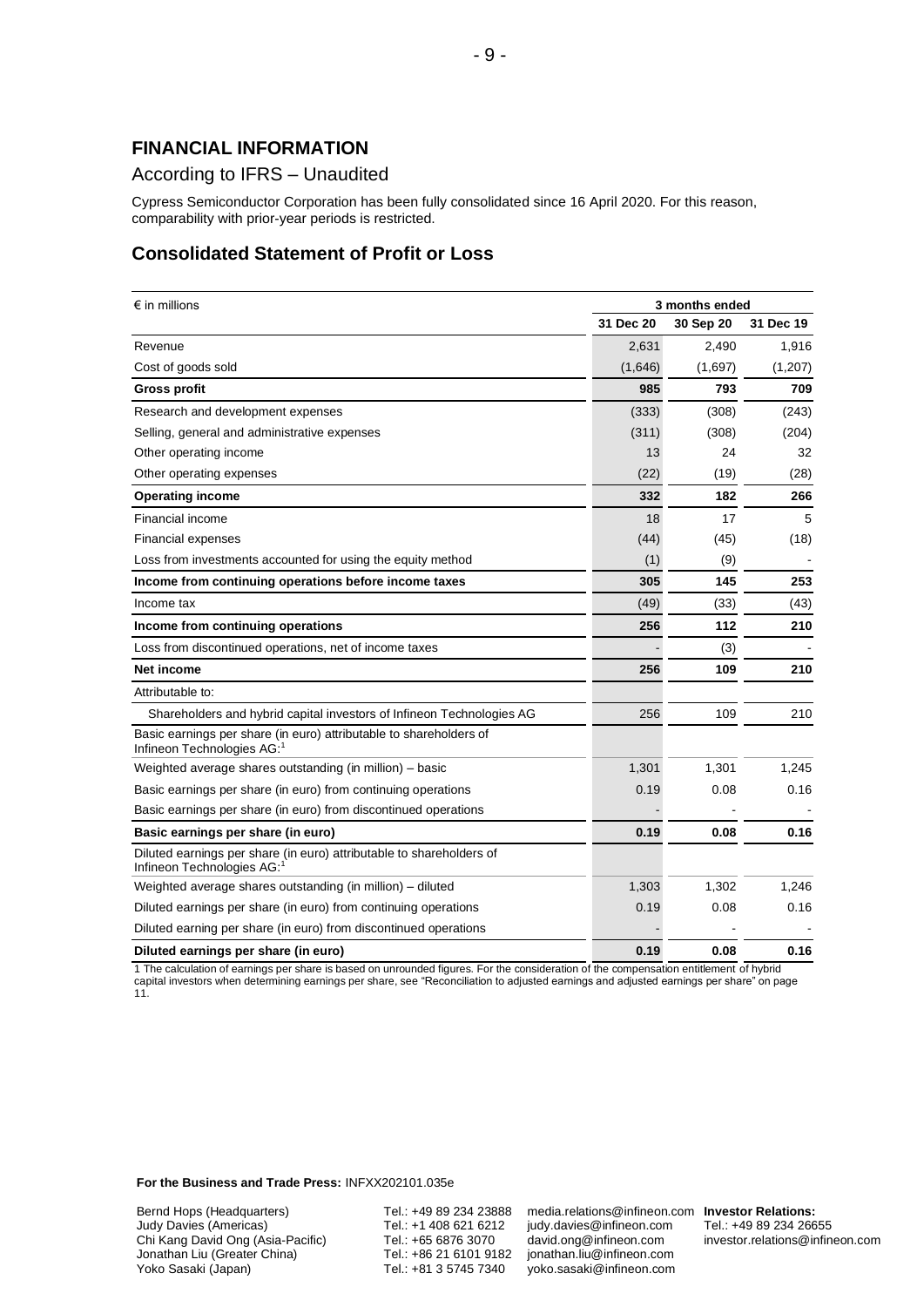#### **Regional Revenue Development**

| $\epsilon$ in millions, except percentages    | 3 months ended |      |           |      |           |      |
|-----------------------------------------------|----------------|------|-----------|------|-----------|------|
|                                               | 31 Dec 20      |      | 30 Sep 20 |      | 31 Dec 19 |      |
| Revenue:                                      |                |      |           |      |           |      |
| Europe, Middle East, Africa                   | 642            | 25%  | 640       | 26%  | 553       | 29%  |
| therein: Germany                              | 290            | 11%  | 283       | 11%  | 248       | 13%  |
| Asia-Pacific (excluding Japan, Greater China) | 403            | 15%  | 384       | 15%  | 273       | 14%  |
| Greater China <sup>1</sup>                    | 1,025          | 39%  | 935       | 37%  | 715       | 37%  |
| therein: Mainland China, Hong Kong            | 788            | 30%  | 726       | 29%  | 561       | 29%  |
| Japan                                         | 264            | 10%  | 243       | 10%  | 134       | 7%   |
| Americas                                      | 297            | 11%  | 288       | 12%  | 241       | 13%  |
| therein: USA                                  | 246            | 9%   | 237       | 10%  | 200       | 10%  |
| Total                                         | 2,631          | 100% | 2.490     | 100% | 1.916     | 100% |

1 Greater China comprises Mainland China, Hong Kong and Taiwan.

#### **Segment Revenues and Segment Results**

Segment Result is defined as operating income (loss) excluding certain impairment losses (such as in particular impairment losses on goodwill), impact on earnings of restructuring and closures, share-based compensation, acquisition-related depreciation/amortization and other expenses, gains (losses) on sales of businesses, or interests in subsidiaries and other income (expense), including litigation costs.

#### **Revenues and Segment Result for the three months ended 31 December 2020 and 2019 and 30 September 2020**

The business with the XMC family of industrial microcontrollers was transferred from the Automotive segment to the Connected Secure Systems segment with effect from 1 October 2020. The previous year's figures have been adjusted accordingly.

| Revenue, $\epsilon$ in millions   |           | 3 months ended |          |           | 3 months ended |              |  |
|-----------------------------------|-----------|----------------|----------|-----------|----------------|--------------|--|
| (unless otherwise stated)         | 31 Dec 20 | 31 Dec 19      | +/- in % | 31 Dec 20 | 30 Sep 20      | $+/-$ in $%$ |  |
| Automotive                        | 1,150     | 824            | 40       | 1,150     | 1.045          | 10           |  |
| Industrial Power Control          | 362       | 334            | 8        | 362       | 349            | 4            |  |
| <b>Power &amp; Sensor Systems</b> | 779       | 593            | 31       | 779       | 759            | 3            |  |
| <b>Connected Secure Systems</b>   | 335       | 163            | $^{+++}$ | 335       | 333            |              |  |
| <b>Other Operating Segments</b>   | 5         | 2              | $^{+++}$ | 5         | 4              | 25           |  |
| Corporate and Eliminations        |           |                |          |           |                |              |  |
| <b>Total</b>                      | 2,631     | 1.916          | 37       | 2,631     | 2.490          | 6            |  |

| Segment Result, $\epsilon$ in millions |           | 3 months ended |                |           | 3 months ended |                |  |
|----------------------------------------|-----------|----------------|----------------|-----------|----------------|----------------|--|
| (unless otherwise stated)              | 31 Dec 20 | 31 Dec 19      | $+/-$ in $%$   | 31 Dec 20 | 30 Sep 20      | +/- in %       |  |
| Automotive                             | 185       | 65             | $^{+++}$       | 185       | 59             | $^{+++}$       |  |
| Industrial Power Control               | 61        | 62             | (2)            | 61        | 69             | (12)           |  |
| Power & Sensor Systems                 | 197       | 146            | 35             | 197       | 209            | (6)            |  |
| <b>Connected Secure Systems</b>        | 45        | 24             | 88             | 45        | 42             | $\overline{7}$ |  |
| <b>Other Operating Segments</b>        |           |                | $^{+++}$       |           |                |                |  |
| Corporate and Eliminations             |           |                | $\blacksquare$ |           | (1)            | $^{+++}$       |  |
| <b>Total</b>                           | 489       | 297            | 65             | 489       | 379            | 29             |  |
| Segment Result Margin (in %)           | 18.6%     | 15.5%          |                | 18.6%     | 15.2%          |                |  |

**For the Business and Trade Press:** INFXX202101.035e

Bernd Hops (Headquarters) Judy Davies (Americas) Chi Kang David Ong (Asia-Pacific) Jonathan Liu (Greater China) Yoko Sasaki (Japan)

Tel.: +49 89 234 23888 Tel.: +1 408 621 6212 Tel.: +65 6876 3070 Tel.: +86 21 6101 9182 Tel.: +81 3 5745 7340

media.relations@infineon.com **Investor Relations:** judy.davies@infineon.com david.ong@infineon.com jonathan.liu@infineon.com yoko.sasaki@infineon.com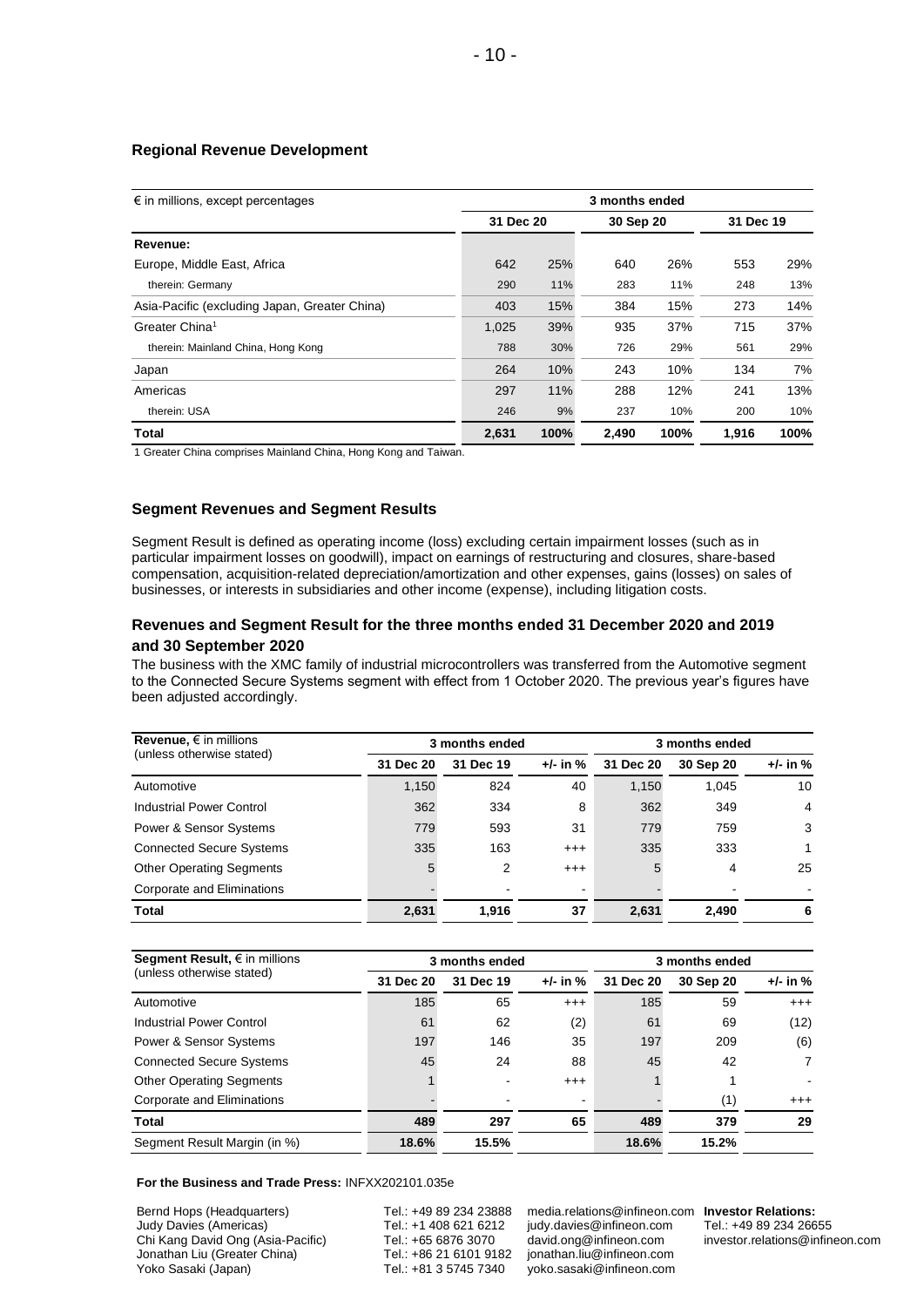| $\epsilon$ in millions                                                   |           | 3 months ended |           |  |  |
|--------------------------------------------------------------------------|-----------|----------------|-----------|--|--|
|                                                                          | 31 Dec 20 | 30 Sep 20      | 31 Dec 19 |  |  |
| <b>Segment Result</b>                                                    | 489       | 379            | 297       |  |  |
| Plus/minus:                                                              |           |                |           |  |  |
| Reversal of impairments (impairments) (in particular on goodwill)        | (8)       | 11             |           |  |  |
| Impact on earnings of restructuring and closures, net                    |           | (20)           |           |  |  |
| Share-based compensation                                                 | (3)       | (4)            | (3)       |  |  |
| Acquisition-related depreciation/amortization and other expenses         | (137)     | (182)          | (33)      |  |  |
| Gains (losses) on sales of businesses, or interests in subsidiaries, net |           |                |           |  |  |
| Other income and expense, net                                            | (9)       | (2)            | 4         |  |  |
| <b>Operating income</b>                                                  | 332       | 182            | 266       |  |  |

### **Reconciliation of Segment Result to Operating Income**

### **Reconciliation to adjusted earnings and adjusted earnings per share – diluted**

Earnings per share in accordance with IFRS are influenced by amounts relating to purchase price allocations for acquisitions (in particular Cypress and International Rectifier), one-time effects in the financial result in connection with the acquisition of Cypress as well as by other exceptional items. To enable better comparability of operating performance over time, Infineon computes adjusted earnings per share (diluted) as follows:

| $\epsilon$ in millions (unless otherwise stated)                                                                     |           | 3 months ended |           |  |  |
|----------------------------------------------------------------------------------------------------------------------|-----------|----------------|-----------|--|--|
|                                                                                                                      | 31 Dec 20 | 30 Sep 20      | 31 Dec 19 |  |  |
| Income from continuing operations - diluted                                                                          | 256       | 112            | 210       |  |  |
| Compensation claims of hybrid capital investors (after taxes) <sup>1</sup>                                           | (8)       | (8)            | (8)       |  |  |
| Income from continuing operations, attributable to shareholders of Infineon<br><b>Technologies AG - diluted</b>      | 248       | 104            | 202       |  |  |
| Plus/minus:                                                                                                          |           |                |           |  |  |
| Impairments (reversal of impairments) (in particular on goodwill)                                                    | 8         | (11)           |           |  |  |
| Impact on earnings of restructuring and closures, net                                                                |           | 20             |           |  |  |
| Share-based compensation                                                                                             | 3         | 4              | 3         |  |  |
| Acquisition-related depreciation/amortization and other expenses                                                     | 137       | 182            | 33        |  |  |
| Losses (gains) on sales of businesses, or interests in subsidiaries, net                                             |           |                | (1)       |  |  |
| Other income and expense, net                                                                                        | 9         | 2              | (4)       |  |  |
| Acquisition-related expenses within financial result                                                                 |           | 22             |           |  |  |
| Tax effects on adjustments                                                                                           | (35)      | (48)           | (4)       |  |  |
| Revaluation of deferred tax assets resulting from the annually updated<br>earnings forecast                          | (10)      | (13)           | (14)      |  |  |
| Adjusted net income from continuing operations attributable to<br>shareholders of Infineon Technologies AG - diluted | 362       | 262            | 215       |  |  |
| Weighted-average number of shares outstanding (in million) – diluted                                                 | 1,303     | 1,302          | 1,246     |  |  |
| Adjusted earnings per share (in euro) – diluted <sup>2</sup>                                                         | 0.28      | 0.20           | 0.17      |  |  |

1 Including the cumulative tax effects.

2 The calculation of the adjusted earnings per share is based on unrounded figures.

Adjusted net income and adjusted earnings per share (diluted) should not be seen as a replacement or superior performance indicator, but rather as additional information to the net income and earnings per share (diluted) determined in accordance with IFRS.

**For the Business and Trade Press:** INFXX202101.035e

Bernd Hops (Headquarters) Judy Davies (Americas) Chi Kang David Ong (Asia-Pacific) Jonathan Liu (Greater China) Yoko Sasaki (Japan)

Tel.: +49 89 234 23888 Tel.: +1 408 621 6212 Tel.: +65 6876 3070 Tel.: +86 21 6101 9182 Tel.: +81 3 5745 7340

media.relations@infineon.com **Investor Relations:** judy.davies@infineon.com david.ong@infineon.com jonathan.liu@infineon.com yoko.sasaki@infineon.com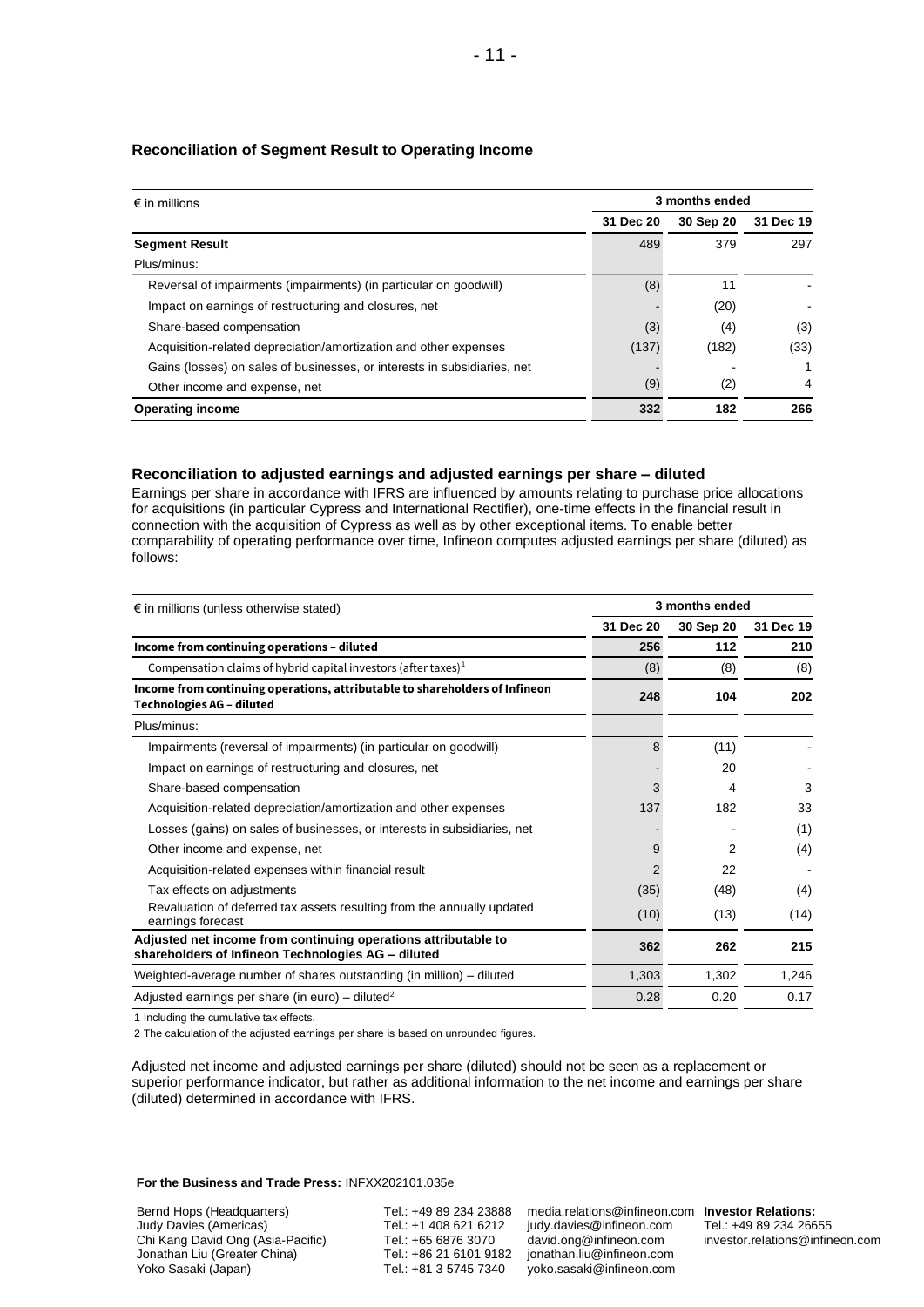### **Reconciliation to adjusted cost of goods sold and gross margin**

The cost of goods sold and the gross margin in accordance with IFRS are influenced by amounts relating to purchase price allocations for acquisitions (in particular Cypress and International Rectifier) as well as by other exceptional items. To enable better comparability of operating performance over time, Infineon computes the adjusted gross margin as follows:

| $\epsilon$ in millions (unless otherwise stated)                 |           | 3 months ended |           |
|------------------------------------------------------------------|-----------|----------------|-----------|
|                                                                  | 31 Dec 20 | 30 Sep 20      | 31 Dec 19 |
| Cost of goods sold                                               | 1,646     | 1.697          | 1,207     |
| Plus/minus:                                                      |           |                |           |
| Share-based compensation expense                                 | (1)       |                |           |
| Acquisition-related depreciation/amortization and other expenses | (69)      | (111)          | (13)      |
| Other income and expense, net                                    | (5)       |                | (5)       |
| Adjusted cost of goods sold                                      | 1.571     | 1.579          | 1.189     |
| Adjusted gross margin (in %)                                     | 40.3%     | 36.6%          | 37.9%     |

Adjusted cost of goods sold and the adjusted gross margin should not be seen as a replacement or superior performance indicator, but rather as additional information to cost of goods sold and the gross margin determined in accordance with IFRS.

#### **Employees**

|                                   | 31 Dec 20 | 30 Sep 20 | 31 Dec 19 |
|-----------------------------------|-----------|-----------|-----------|
| Infineon                          | 47.058    | 46.665    | 40.992    |
| thereof: Research and development | 9.612     | 9.262     | .805      |

**For the Business and Trade Press:** INFXX202101.035e

Tel.: +49 89 234 23888 Tel.: +1 408 621 6212 Tel.: +65 6876 3070 Tel.: +86 21 6101 9182 Tel.: +81 3 5745 7340

media.relations@infineon.com **Investor Relations:** judy.davies@infineon.com david.ong@infineon.com jonathan.liu@infineon.com yoko.sasaki@infineon.com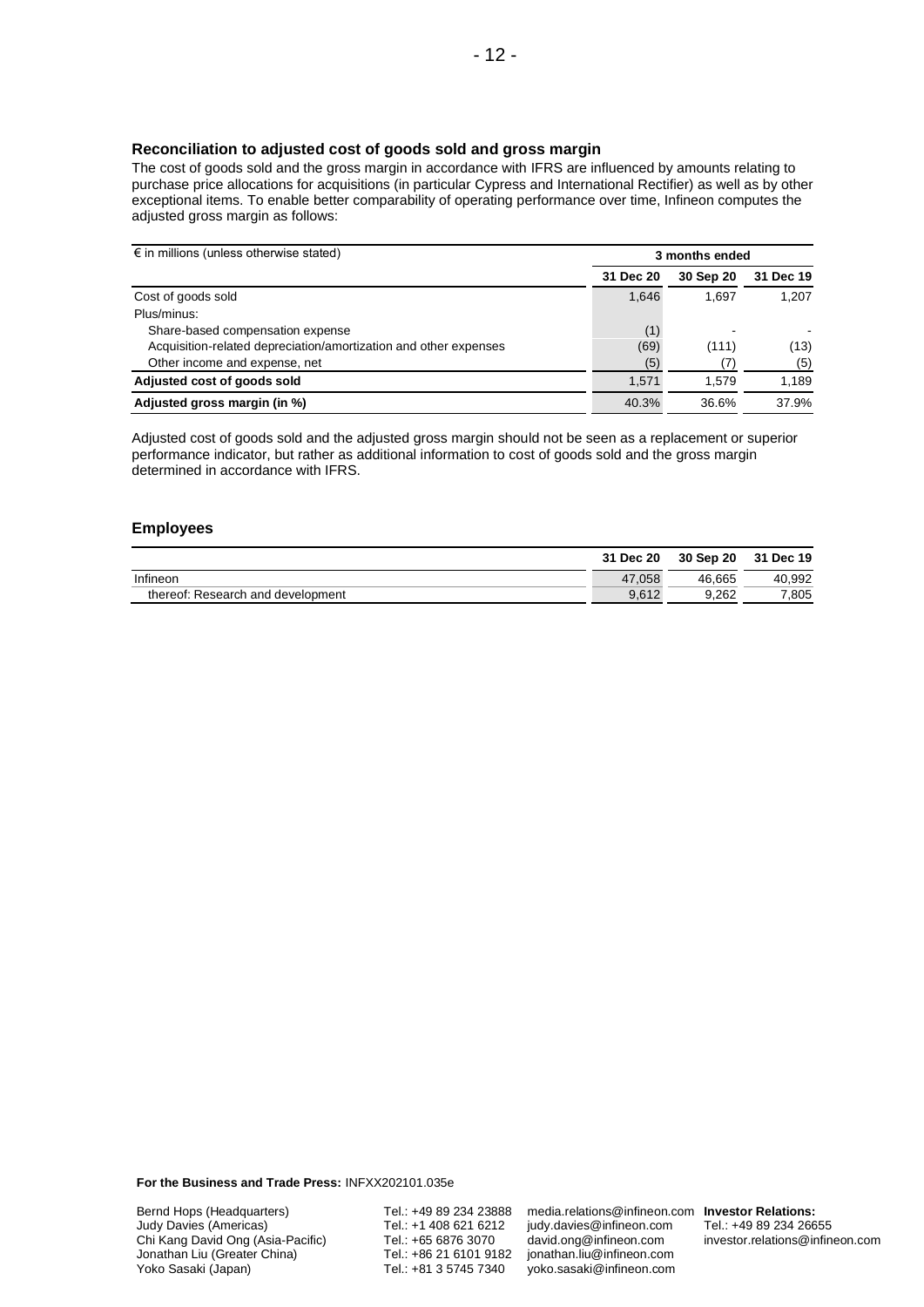| $\epsilon$ in millions                                                    | 31 Dec 20 | 30 Sep 20 |
|---------------------------------------------------------------------------|-----------|-----------|
| <b>ASSETS</b>                                                             |           |           |
| Cash and cash equivalents                                                 | 1,894     | 1,851     |
| <b>Financial investments</b>                                              | 1,440     | 1,376     |
| Trade receivables                                                         | 1,155     | 1,196     |
| Inventories                                                               | 1,955     | 2,052     |
| Current income tax receivables                                            | 39        | 77        |
| <b>Contract Assets</b>                                                    | 102       | 97        |
| Other current assets                                                      | 527       | 530       |
| <b>Total current assets</b>                                               | 7,112     | 7,179     |
| Property, plant and equipment                                             | 4,088     | 4,110     |
| Goodwill                                                                  | 5,633     | 5,897     |
| Other intangible assets                                                   | 3,409     | 3,621     |
| Right-of-use assets                                                       | 290       | 286       |
| Investments accounted for using the equity method                         | 79        | 87        |
| Non-current income tax receivables                                        | 1         | 1         |
| Deferred tax assets                                                       | 625       | 627       |
| Other non-current assets                                                  | 192       | 191       |
| <b>Total non-current assets</b>                                           | 14,317    | 14,820    |
| <b>Total assets</b>                                                       | 21,429    | 21,999    |
| <b>LIABILITIES AND EQUITY</b>                                             |           |           |
| Short-term financial debt and current portion of long-term financial debt | 318       | 505       |
| Trade payables                                                            | 1,127     | 1,160     |
| Current provisions                                                        | 322       | 436       |
| Current income tax payables                                               | 323       | 340       |
| Current leasing liabilites                                                | 60        | 59        |
| Other current liabilities                                                 | 953       | 950       |
| <b>Total current liabilities</b>                                          | 3,103     | 3,450     |
| Long-term financial debt                                                  | 6,385     | 6,528     |
| Pension plans and similar commitments                                     | 745       | 739       |
| Deferred tax liabilities                                                  | 277       | 293       |
| Non-current provisions                                                    | 292       | 313       |
| Non-current leasing liabilites                                            | 235       | 235       |
| Other non-current liabilities                                             | 221       | 222       |
| <b>Total non-current liabilities</b>                                      | 8,155     | 8,330     |
| <b>Total liabilities</b>                                                  | 11,258    | 11,780    |
| Equity:                                                                   |           |           |
| Ordinary share capital                                                    | 2,612     | 2,612     |
| Additional paid-in capital                                                | 6,468     | 6,462     |
| Hybrid capital                                                            | 1,213     | 1,203     |
| Retained earnings                                                         | 682       | 435       |
| Other reserves                                                            | (771)     | (460)     |
| Own shares                                                                | (33)      | (33)      |
| <b>Total equity</b>                                                       | 10,171    | 10,219    |
| <b>Total liabilities and equity</b>                                       | 21,429    | 21,999    |

### **Consolidated Statement of Financial Position**

**For the Business and Trade Press:** INFXX202101.035e

Bernd Hops (Headquarters) Judy Davies (Americas) Chi Kang David Ong (Asia-Pacific) Jonathan Liu (Greater China) Yoko Sasaki (Japan)

Tel.: +49 89 234 23888 Tel.: +1 408 621 6212 Tel.: +65 6876 3070 Tel.: +86 21 6101 9182 Tel.: +81 3 5745 7340

media.relations@infineon.com **Investor Relations:** judy.davies@infineon.com david.ong@infineon.com jonathan.liu@infineon.com yoko.sasaki@infineon.com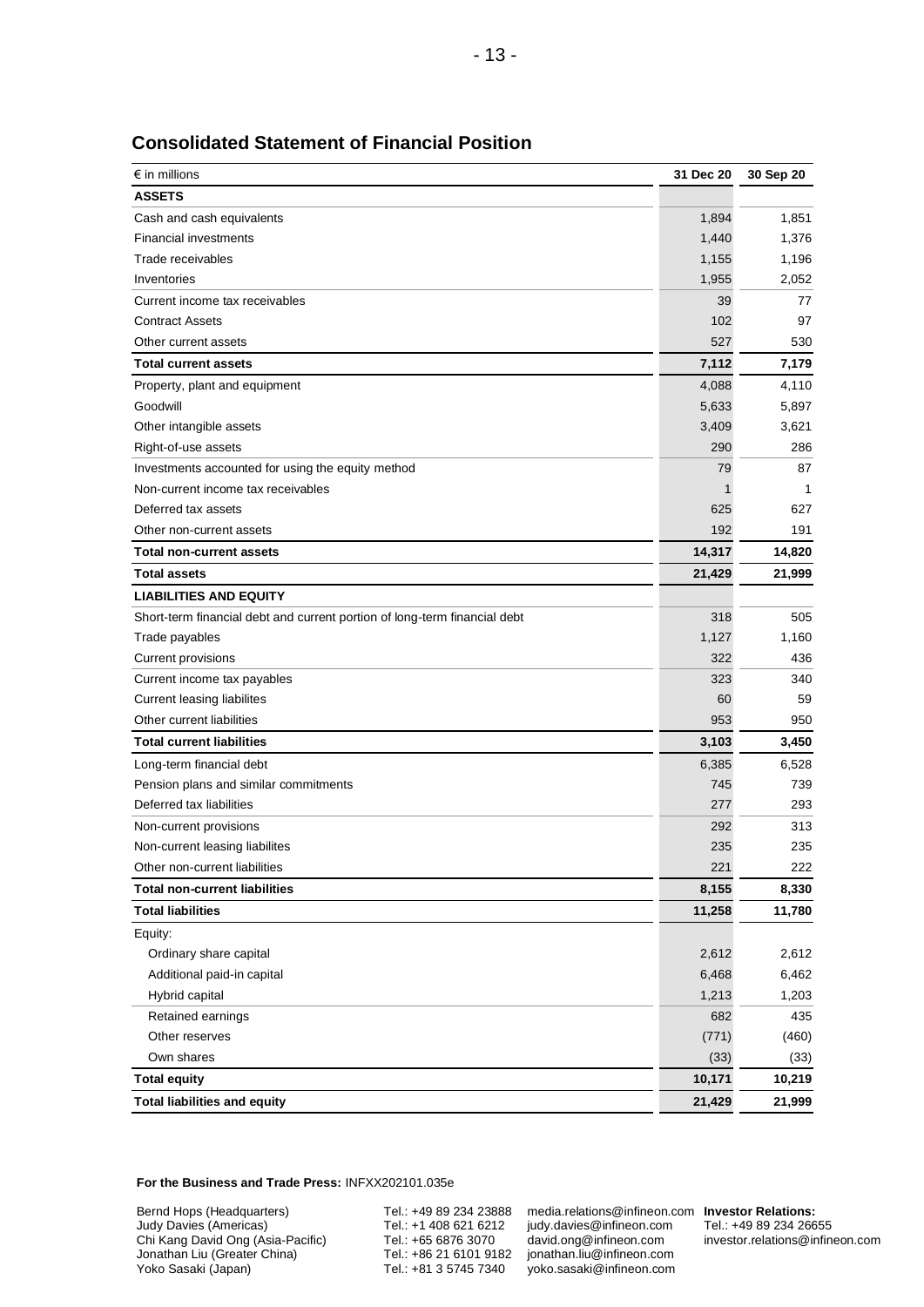# **Consolidated Statement of Cash Flows**

#### **Gross and Net Cash Position**

The following table reconciles the gross cash position and net cash position (i.e. after deduction of financial debt). Since some liquid funds are held in the form of financial investments, which, for IFRS purposes, are not considered to be "cash and cash equivalents", Infineon reports on its gross and net cash positions in order to provide investors with a better understanding of Infineon's overall liquidity. The gross and net cash positions are determined as follows from the Consolidated Statement of Financial Position:

| $\epsilon$ in millions                                                    | 31 Dec 20 | 30 Sep 20 | 31 Dec 19 |
|---------------------------------------------------------------------------|-----------|-----------|-----------|
| Cash and cash equivalents                                                 | 1,894     | 1,851     | 1,343     |
| <b>Financial investments</b>                                              | 1,440     | 1,376     | 3,516     |
| Gross cash position                                                       | 3,334     | 3,227     | 4,859     |
| Less:                                                                     |           |           |           |
| Short-term financial debt and current portion of long-term financial debt | 318       | 505       | 191       |
| Long-term financial debt                                                  | 6,385     | 6,528     | 1,340     |
| <b>Total financial debt</b>                                               | 6,703     | 7,033     | 1,531     |
| Net cash position                                                         | (3,369)   | (3,806)   | 3,328     |

#### **Free Cash Flow**

Infineon reports the free cash flow figure, defined as net cash provided by and/or used in operating activities and net cash provided by and/or used in investing activities, both from continuing operations, after adjusting for cash flows related to the purchase and sale of financial investments. Free cash flow serves as an additional performance indicator, since Infineon holds part of its liquidity in the form of financial investments. This does not mean that the free cash flow calculated in this way is available to cover other disbursements, since dividend, debt-servicing obligations and other fixed disbursements are not deducted. Free cash flow should not be seen as a replacement or superior performance indicator, but rather as an additional useful piece of information over and above the disclosure of the cash flow reported in the Consolidated Statement of Cash Flows, and as a supplementary disclosure to other liquidity performance indicators and other performance indicators derived from the IFRS figures. Free cash flow includes only amounts from continuing operations, and is derived as follows from the Consolidated Statement of Cash Flows:

| $\epsilon$ in million                                                | 3 months ended |           |           |
|----------------------------------------------------------------------|----------------|-----------|-----------|
|                                                                      | 31 Dec 20      | 30 Sep 20 | 31 Dec 19 |
| Net cash provided by operating activities from continuing operations | 588            | 747       | 183       |
| Net cash used in investing activities from continuing operations     | (339)          | (735)     | (1,038)   |
| Purchases of (proceeds from sales of) financial investments, net     | 64             | 375       | 769       |
| <b>Free Cash Flow</b>                                                | 313            | 387       | (86)      |

**For the Business and Trade Press:** INFXX202101.035e

Tel.: +49 89 234 23888 Tel.: +1 408 621 6212 Tel.: +65 6876 3070 Tel.: +86 21 6101 9182 Tel.: +81 3 5745 7340

media.relations@infineon.com **Investor Relations:** judy.davies@infineon.com david.ong@infineon.com jonathan.liu@infineon.com yoko.sasaki@infineon.com